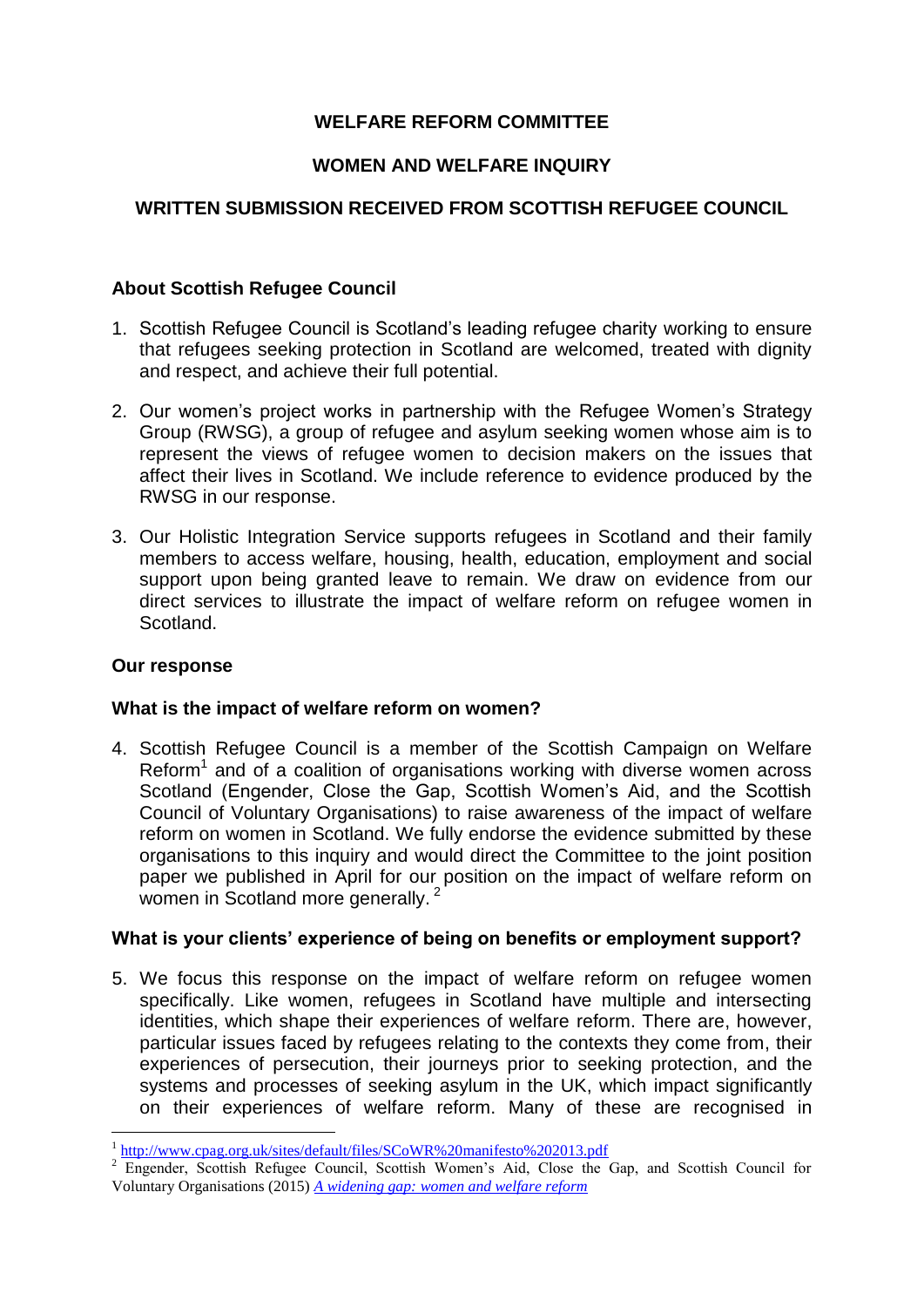Scotland's refugee integration strategy, *New Scots: Integrating Refugees in Scotland's Communities 2014-17*, published by the Scottish Government, Scottish Refugee Council and COSLA.<sup>3</sup>

- 6. Refugee women in particular experience many gendered barriers to seeking international protection, experience high levels of gender based violence<sup>4</sup>, and often face challenges to accessing protection in an asylum system that presents many barriers for women, for example, a lack of childcare for asylum interviews, and a lack of recognition by decision makers of the difficulties in disclosing gender based violence and of the contexts from which women may be fleeing.<sup>5</sup> Refugee women therefore begin the journey to rebuild their lives in Scotland facing significant disadvantage and are at severe risk of being impacted on negatively by welfare reform both as women and as *refugee women* specifically.
- 7. A specific and particularly worrying issue for refugees is the significant risk of destitution they face at several points in the UK asylum process<sup>6</sup>, including, and most relevant to this inquiry, upon being granted leave to remain. The main driver of this destitution is administrative delay and specifically the 28-day 'move-on' period following a grant of international protection after which, asylum support and accommodation provided by the Home Office is withdrawn. Securing a National Insurance Number (NINO) and bank account, applying for and receiving benefits payments, and finding a new home within a 28-day timeframe is extremely challenging, even without consideration of the language barriers, physical and mental health needs, childcare responsibilities, lack of knowledge of the system, and lack of means or support networks that many refugees must contend with.
- 8. The challenges of accessing benefits and support into employment are particularly acute for women, and have been explored by the Refugee Women's Strategy Group in its report, *The Struggle to Contribute*. 7
- 9. Evidence from our Refugee Integration Services shows that refugees accessing our service last year waited on average 39 days for their first benefit payment following a grant of leave to remain.<sup>8</sup> Bearing in mind that asylum support and accommodation is withdrawn after 28 days, the longest waiting time for receipt of mainstream benefits was two months, leaving a clear a gap in support in which men and women are left relying on emergency social work support if they have children, food banks, charities and other discretionary sources of food and shelter. It is important to note that the main reason why new refugees experience delays in benefits payment is the delay in being issued a NINO. In the case of

1

<sup>&</sup>lt;sup>3</sup> Scottish Government, COSLA and Scottish Refugee Council (2013) *New Scots: Integrating Refugees in [Scotland's Communities](http://www.gov.scot/Resource/0043/00439604.pdf)*

<sup>&</sup>lt;sup>4</sup> Zimmerman, C et al (2009) *[Asylum seeking women: violence and health](http://www.scottishrefugeecouncil.org.uk/assets/0000/0097/Asylum_seeking_women_violence_and_health.pdf)*, Scottish Refugee Council & London School of Hygiene & Tropical Medicine

<sup>5</sup> Querton, C (2012) *[I feel like as a woman I'm not welcome: a gendered analysis of UK asylum law, policy and](http://d356gh0apz9rk0.cloudfront.net/wp-content/uploads/2013/02/ifeelasawoman_report_web_.pdf)  [practice](http://d356gh0apz9rk0.cloudfront.net/wp-content/uploads/2013/02/ifeelasawoman_report_web_.pdf)*, Asylum Aid

<sup>&</sup>lt;sup>6</sup> Gillespie, M (2012) *[Trapped: destitution and asylum in Scotland](http://www.scottishrefugeecouncil.org.uk/assets/0000/5050/Trapped_destitution_and_asylum_final.pdf)*, Scottish Poverty Information Unit, Glasgow Caledonian University

<sup>7</sup> Refugee Women's Strategy Group (2011) *[The Struggle to Contribute: A report identifying the barriers](http://www.scottishrefugeecouncil.org.uk/assets/0000/6534/RWSG_The_Struggle_to_Contribute_2011.pdf)  [encountered by refugee women on their journey to employment in Scotland](http://www.scottishrefugeecouncil.org.uk/assets/0000/6534/RWSG_The_Struggle_to_Contribute_2011.pdf)* 8 Scottish Refugee Council (2014) *[Holistic Integration Service -](http://www.scottishrefugeecouncil.org.uk/assets/8576/Holistic_Integration_Service_-_year_1_evaluation_report.pdf) Year 1 Evaluation Report*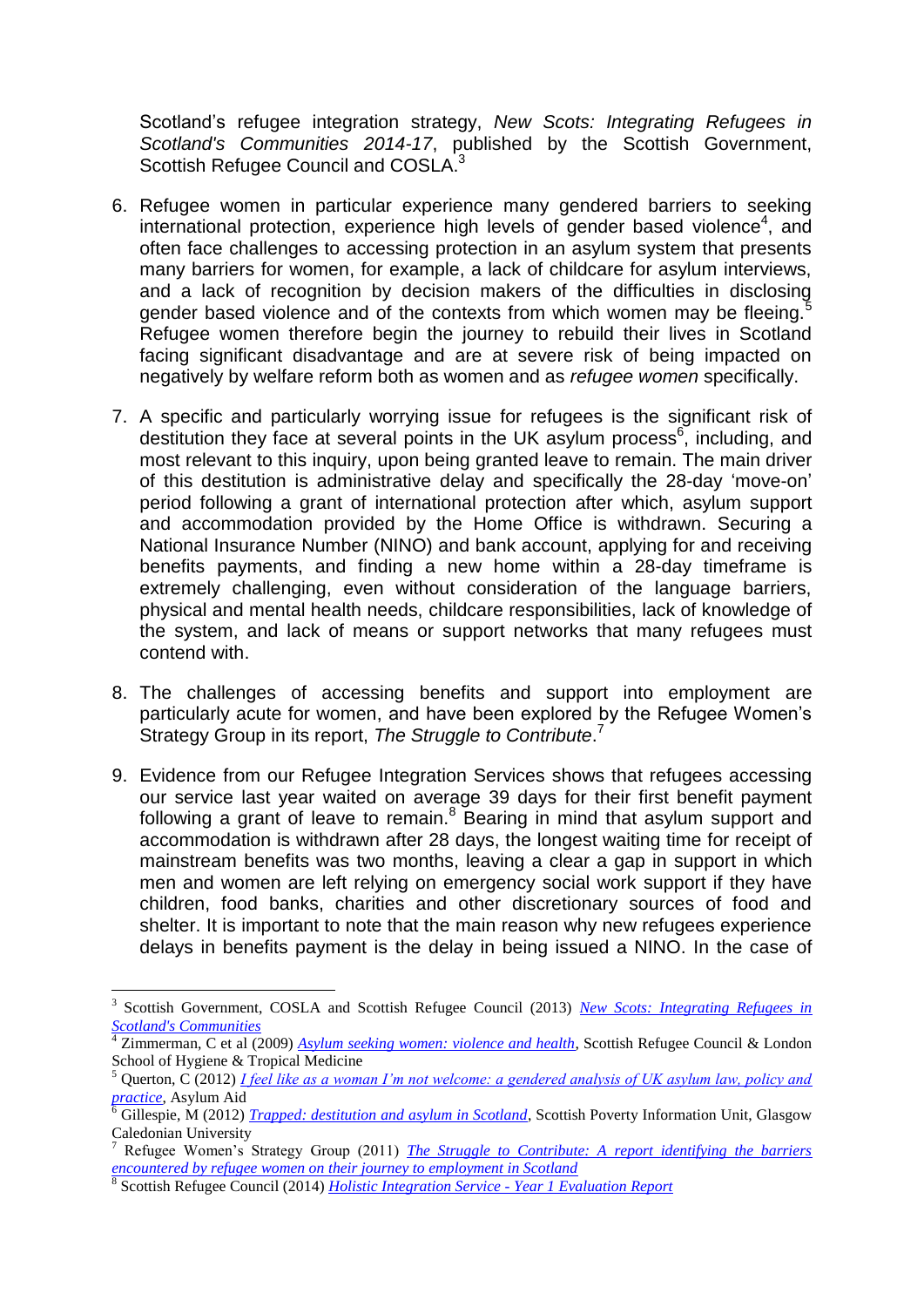couples who make a joint claim, women can experience longer waiting times for a NINO, which means that the household will live with a single person's allowance. This creates a higher level of poverty, but also increases the dependency of refugee women on their partner. Of the three main benefits, Income Support and Employability Support Allowance take the longest to process and are mostly applied for by women. This delay is mostly due to the fact that these benefits require additional evidence and cannot be claimed online. <sup>9</sup> Our service users also experience significant delays in receiving Child Tax Credits and Child Benefit. Our figures show that women wait on average 50 days for Child Benefit and 69 days for Child Tax Credits to be put in place.

10.We also work with family members joining refugees in Scotland through Refugee Family Reunion. Delays in the payment of benefits are also experienced by these families, which put significant pressure on families who have been through trauma, many of whom have been separated for some time. The process of obtaining a NINO and applying for benefits cannot begin until family members arrive in the UK. When receiving Job Seekers Allowance, Child Tax Credit and Child Benefit, although the applications are processed as a joint claim the funds are transferred through the – usually male - sponsor's bank account. The refugee family reunion visa thus creates a worrying dependency on refugee sponsors and benefit payments further compound this. Women on refugee family reunion visas are reliant on their partner as sponsor for access to social security or other public funds, placing them in an extremely vulnerable position, particularly if they experience relationship breakdown or domestic abuse.

#### **How has your clients' experience with the benefit system changed in recent years since the introduction of the welfare reforms?**

- 11. Our experience of delivering services to refugees and working with the Refugee Women's Strategy Group has highlighted four particular areas of impact since the introduction of welfare reforms: an increased reliance on the Scottish Welfare Fund (SWF); negative impacts of sanctions; difficulties with digital access; and inflexibility in the implementation of the English Language Requirement.
- 12.Refugees in Scotland are increasingly reliant on payments by the SWF to plug the gaps in support resulting from administrative delays in benefits payments being put in place. Between July 2014 and March 2015 we secured 55 payments from the SWF for clients: 27 of these were made to female heads of household and 28 to men. Less than one third of our clients overall are female heads of household, indicating a worrying gendered dimension to refugees' reliance on the SWF. Additionally, the average payment made to women was £216.73, compared to £108.00 to men, demonstrating a higher level of need and reliance on this discretionary payment for women than men. It is not acceptable that women with a recognised entitlement to benefits have to resort to discretionary 'safety net' payments to plug gaps in a broken system.
- 13. Another worrying trend is our clients' experience of sanctions. We have data on a small sample of our clients who have been sanctioned; however, we believe this to be an underreported issue, as clients do not necessarily present to us for

1

<sup>&</sup>lt;sup>9</sup> DWP encourages online claims for JSA as it is the fastest and most efficient way to process the claim.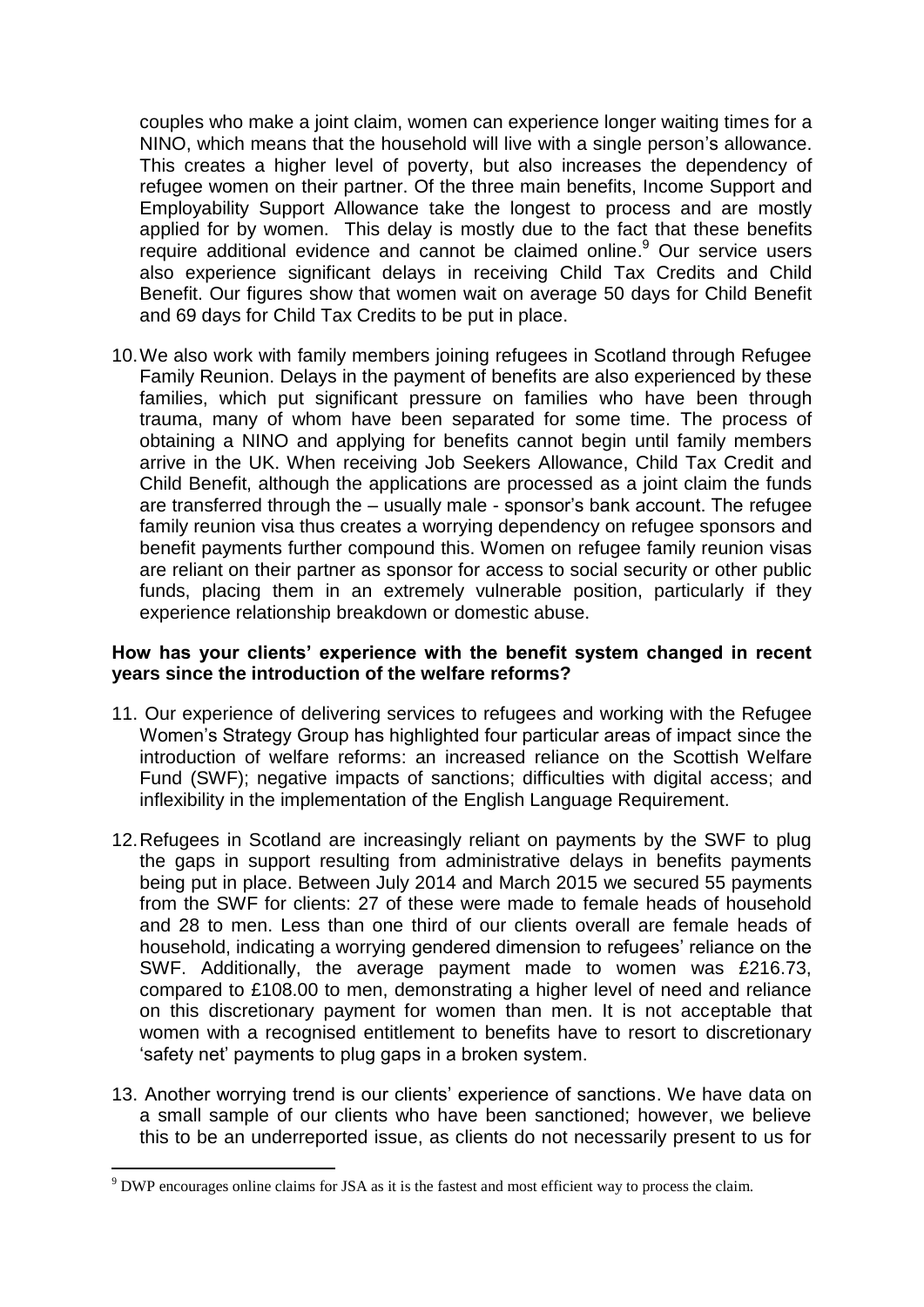help when sanctioned, and when they do, in most cases they do not realise that the reason for their payments being stopped is that they had been sanctioned. Our data suggests that a higher proportion of women refugees may be sanctioned (29%) than the proportion of women among our clients claiming JSA (25%). The size of the sample does not allow us to draw conclusions, but the indication is that there may be a gendered dimension to sanctions among refugee JSA claimants. Where our clients are sanctioned, this most often occurs within the first six months of being granted leave to remain. This would suggest that people who are grappling with an unfamiliar and complex system are being penalised for their lack of awareness of the system rather than supported effectively to engage with it and start to rebuild their lives. The introduction of strict claimant commitments with the lack of flexibility and room for individual need in the system is contributing to this failure to support people effectively into employment.

- 14.Refugees bring with them a wealth of language skills, experience and qualifications; however, a majority of our service users have limited English language skills at the point of being granted leave to remain, and many women in particular have limited, if any, formal work experience of the kind that is valued by employers in Scotland. 62% of our service users are ESOL Access Level 2 or below when they are granted leave to remain. 50% of adult women service users have never been formally employed before. Given this demographic, reduced access to Job Centres and reliance on digital access is particularly challenging for women refugees. Interpreters are rarely available for welfare-related appointments at Job Centre Plus, and are only provided where there is a recognised additional vulnerability. This also impacts significantly on our service, on which people increasingly rely for advocacy and support to complete benefits applications among other support.
- 15.The introduction of the English Language Requirement (ELR) has again highlighted a lack of flexibility in the welfare reform agenda, and a number of causes for concern. Although it is too soon to measure the real impact of the ELR, challenges have already been identified. For example, the DWP has contracted a single private provider (Ingeus) to deliver the mandatory provision under the ELR across the UK. In practice, this means that JSA recipients in Scotland already accessing ESOL or other college course provision have to withdraw from their courses to attend the mandatory DWP provision. The DWP provision is restricted to basic speaking and listening skills, incompatible with mainstream provision in Scotland and Scotland's newly refreshed holistic ESOL Strategy.<sup>10</sup> We know that women in particular tend to prefer and get more out of community-based and flexible approaches to English language learning.<sup>11</sup>

#### **What would be your priorities for change when certain benefits/elements of employment support are devolved to Scotland?**

16.Our priority for change upon devolution of further powers to Scotland would be for the action points on asylum agreed by the Smith Commission to be implemented.

<u>.</u>

<sup>11</sup> Refugee Women's Strategy Group (2011) *The Struggle to Contribute: A report identifying the barriers [encountered by refugee women on their journey to employment in Scotland](http://www.scottishrefugeecouncil.org.uk/assets/0000/6534/RWSG_The_Struggle_to_Contribute_2011.pdf)*

<sup>&</sup>lt;sup>10</sup> Education Scotland (2015) *[Welcoming our learners: Scotland's ESOL Strategy 2015-20](http://www.educationscotland.gov.uk/Images/ESOLStrategy2015to2020_tcm4-855848.pdf)*